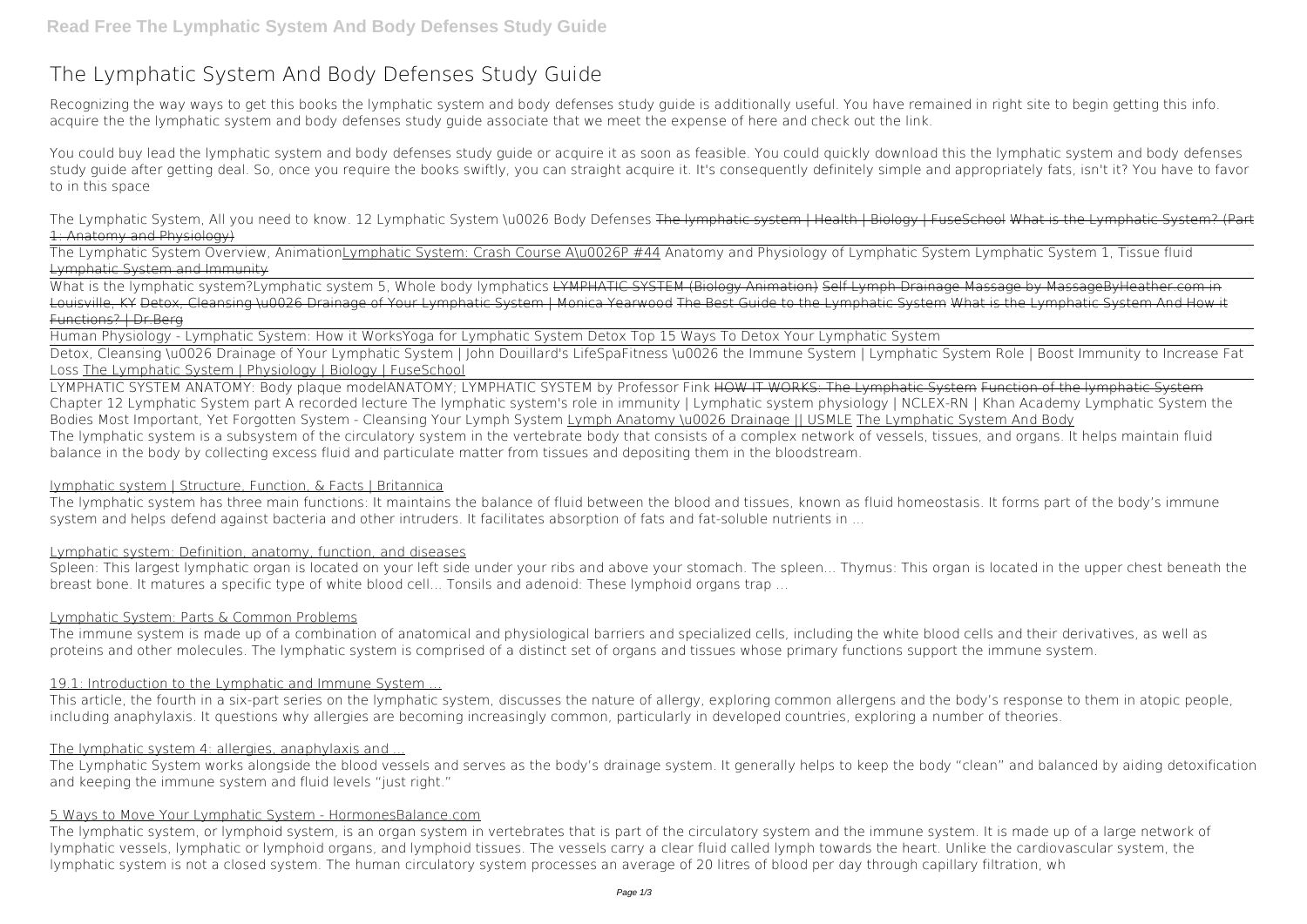## Lymphatic system - Wikipedia

The lymphatic system is a network of tissues and organs that help rid the body of toxins, waste and other unwanted materials. The primary function of the lymphatic system is to transport lymph, a...

# Lymphatic System: Facts, Functions & Diseases | Live Science

Iymphatic system Click card to see definition  $\Pi$ -works along with the cardiovascular system to remove waste material -a supplement to that system because it also carries certain substances throughout the body.

The lymphatic system is a network of tissues and organs that primarily consists of lymph vessels, lymph nodes and lymph. Its primary function is to transport lymph, a clear, colorless fluid...

# Diagram of the Human Lymphatic System (Infographic) | Live ...

## Lymphatic system Flashcards | Quizlet

The lymphatic system is a major circulatory system in your body that has received far less attention than the blood vascular system. By no means does this mean that the lymphatic system should receive any less of your attention.

## 10 Ways to Improve Your Lymphatic System - Drlockers.com

The lymphatic system's primary function is to absorb and transport throughout the body. The lymphatic system functions in parallel to the circulatory system, but it is made up of its own circuit of lymph vessels, nodes, and lymphoid tissues. Lymph fluid is made of proteins, water, impurities, and waste products from the body's tissues.

The lymphatic system is similar to the blood circulation. The lymph vessels branch through all parts of the body like the arteries and veins that carry blood. But the lymphatic system tubes are much finer and carry a colourless liquid called lymph. The lymph contains a high number of a type of white blood cells called lymphocytes.

## The Lymphatic System — National Lymphedema Network

The lymphatic system is a major part of the body's immune system. It is made up of organs and lymph nodes, ducts, and vessels that transport lymph throughout the body. Many of these lymph vessels run just below the skin. Proponents of dry brushing claim that brushing the skin regularly helps stimulate the normal lymph flow within the body and ...

Your lymphatic system, though independent, is one of the most vital components of keeping you healthy. The primary purpose of this system is to transport a fluid called lympha towards the heart. In the Latin language, lympha means "freshwater," which is essential for your entire body.

## How to Drain Your Lymphatic System (And 7 Ways to Make It ...

Your body's lymphatic system is part of your immune system, which protects you against infection and disease. The lymphatic system includes your spleen, thymus, lymph nodes and lymph channels, as well as your tonsils and adenoids.

## Lymphatic system - Mayo Clinic

The lymphatic system is a network of very small tubes (or vessels) that drain lymph fluid from all over the body. The major parts of the lymph tissue are located in the bone marrow, spleen, thymus gland, lymph nodes, and the tonsils. The heart, lungs, intestines, liver, and skin also contain lymphatic tissue.

# The Lymphatic System - Lymphangiomatosis & Gorham's ...

The lymphatic system helps protect us from infection and disease. It is part of the body's immune system. Lymph fluid passes through lymph nodes. A network of lymph vessels connects the lymph nodes together. You have nodes throughout your body. The lymphatic system does different things:

## The lymphatic system - what is it and how does it work ...

## The lymphatic system and cancer | Cancer Research UK

An accessible, topically arranged introduction to the lymphatic system includes acronyms, a glossary, and a list of organizations and web sites.